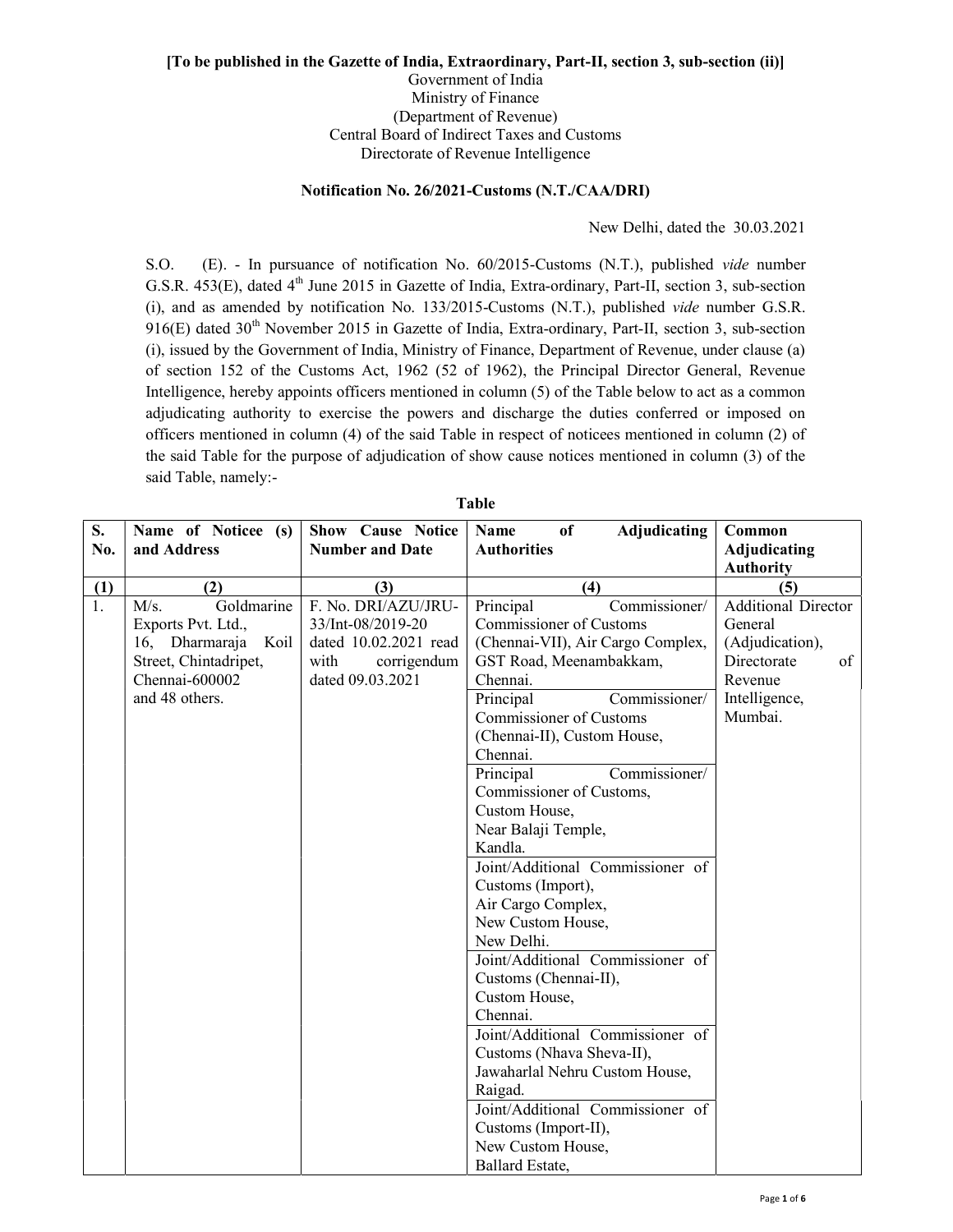|    |                                      |                       | Mumbai.                                              |                            |
|----|--------------------------------------|-----------------------|------------------------------------------------------|----------------------------|
|    |                                      |                       | Joint/Additional Commissioner of                     |                            |
|    |                                      |                       | Customs, Custom House,                               |                            |
|    |                                      |                       | Near All India Radio,                                |                            |
|    |                                      |                       | Navrangpura,                                         |                            |
|    |                                      |                       | Ahmedabad.                                           |                            |
|    |                                      |                       | Joint/Additional Commissioner of                     |                            |
|    |                                      |                       | Customs, Custom House,                               |                            |
|    |                                      |                       | Port User Building,                                  |                            |
|    |                                      |                       | Mundra.                                              |                            |
|    |                                      |                       | Joint/Additional Commissioner of                     |                            |
|    |                                      |                       | Customs, Williams Road,                              |                            |
|    |                                      |                       | Tiruchirappalli.<br>Joint/Additional Commissioner of |                            |
|    |                                      |                       | Customs,                                             |                            |
|    |                                      |                       | Noida Concor Complex,                                |                            |
|    |                                      |                       | Greater Noida,                                       |                            |
|    |                                      |                       | Gautam Budh Nagar                                    |                            |
|    |                                      |                       | Joint/Additional Commissioner of                     |                            |
|    |                                      |                       | Customs (Preventive),                                |                            |
|    |                                      |                       | C R Building, Rajaswa Vihar,                         |                            |
|    |                                      |                       | Bhubaneshwar.                                        |                            |
|    |                                      |                       | Joint/Additional Commissioner of                     |                            |
|    |                                      |                       | Customs (Airport & Air Cargo                         |                            |
|    |                                      |                       | Complex), Custom House,                              |                            |
|    |                                      |                       | Kolkata.                                             |                            |
|    |                                      |                       | Joint/Additional Commissioner of                     |                            |
|    |                                      |                       | Customs (Import),                                    |                            |
|    |                                      |                       | Inland<br>Container<br>Depot-                        |                            |
|    |                                      |                       | Tughlakabad,                                         |                            |
|    |                                      |                       | New Delhi.<br>Joint/Additional Commissioner of       |                            |
|    |                                      |                       | Customs, Custom House,                               |                            |
|    |                                      |                       | Near Balaji Temple,                                  |                            |
|    |                                      |                       | Kandla.                                              |                            |
|    |                                      |                       | Assistant/Deputy Commissioner of                     |                            |
|    |                                      |                       | Customs (Import),                                    |                            |
|    |                                      |                       | Inland Container<br>Depot-                           |                            |
|    |                                      |                       | Tughlakabad,                                         |                            |
|    |                                      |                       | New Delhi.                                           |                            |
|    |                                      |                       | Assistant/Deputy Commissioner of                     |                            |
|    |                                      |                       | Customs (Import),                                    |                            |
|    |                                      |                       | Air Cargo Complex,                                   |                            |
|    |                                      |                       | New Custom House,                                    |                            |
|    |                                      |                       | New Delhi.                                           |                            |
|    |                                      |                       | Assistant/Deputy Commissioner of                     |                            |
|    |                                      |                       | Customs (Chennai-II),                                |                            |
|    |                                      |                       | Custom House,<br>Chennai.                            |                            |
| 2. | M/s.<br>Silver<br>Touch              | No.<br>F.             | Joint/Additional Commissioner of                     | <b>Additional Director</b> |
|    | Technologies Ltd.,                   | DRI/AZU/GI/Enq-       | Customs,                                             | General                    |
|    | 2 <sup>nd</sup><br>Floor,<br>Saffron | 55(Int-17)/2019 dated | Custom House,                                        | (Adjudication),            |
|    | Tower, Opp.<br>Central               | 12.02.2021            | Near Balaji Temple,                                  | Directorate<br>of          |
|    | Mall, Panchvati Cross                |                       | Kandla.                                              | Revenue                    |
|    | Road,                                |                       |                                                      | Intelligence,              |
|    | Ahmedabad-380006                     |                       |                                                      | Mumbai.                    |
|    | and 3 others.                        |                       |                                                      |                            |
| 3. | M/s. Krish Compusoft                 | F. No. DRI/AZU/GI-    | Joint/Additional Commissioner of                     | (For Sl. No. 2 to $4$      |
|    | Services Pvt. Ltd.,                  | $02/Eng-54(Int-$      | Customs (Port), Custom House,                        | of the Table)              |
|    | 801, Pelican,<br><b>GCCI</b>         | 17)/2019<br>dated     | Kolkata.                                             |                            |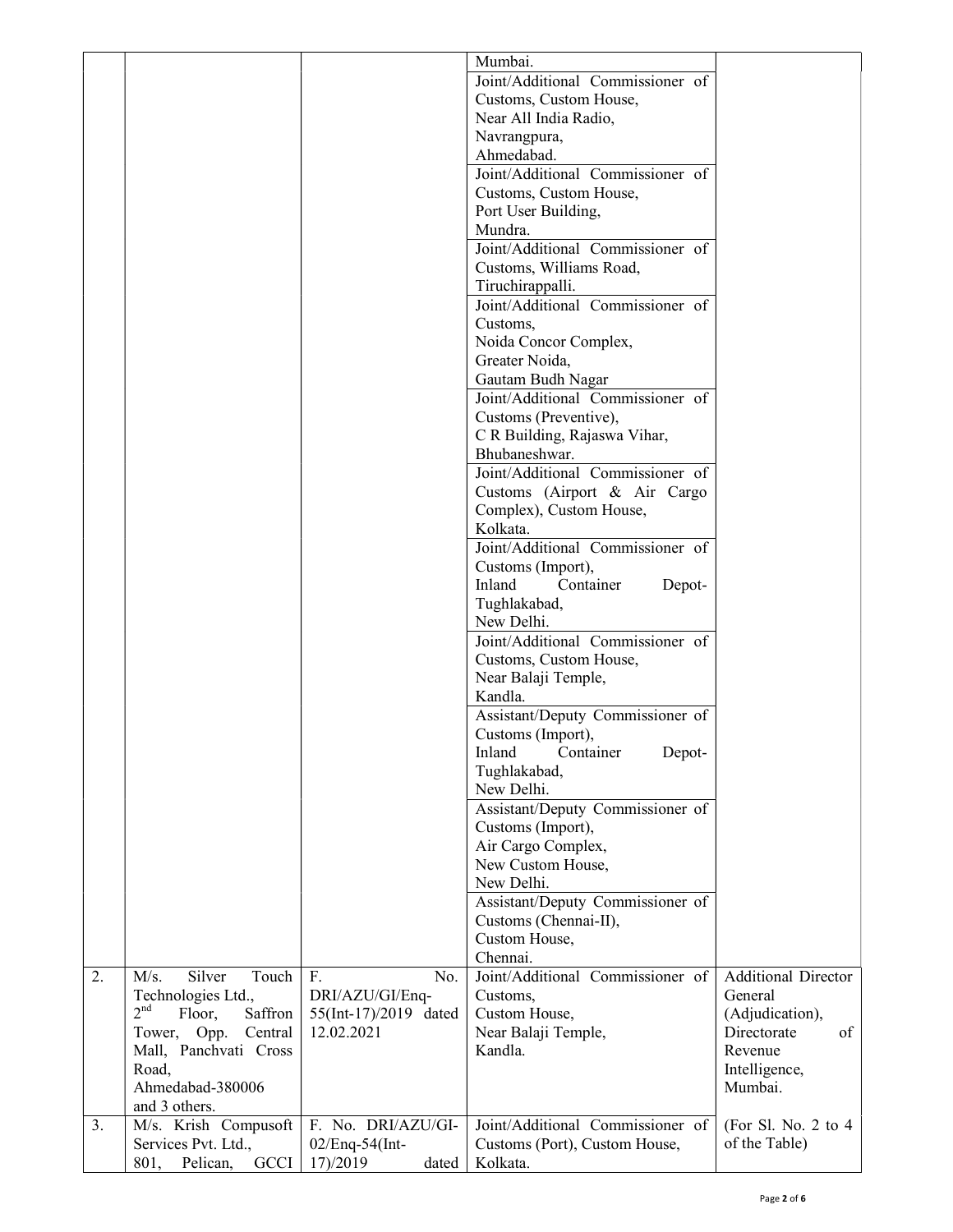|    | Compound, Near Natraj       | 10.02.2021              | Joint/Additional Commissioner of      |                            |
|----|-----------------------------|-------------------------|---------------------------------------|----------------------------|
|    | Cinema, Ashram Road,        |                         | (Chennai-II)(Import),<br>Customs      |                            |
|    | Ahmedabad-380009            |                         | Custom House,                         |                            |
|    | and 4 others.               |                         | Chennai.                              |                            |
|    |                             |                         | Joint/Additional Commissioner of      |                            |
|    |                             |                         | Customs,                              |                            |
|    |                             |                         | Krishnapatnam Custom<br>House,        |                            |
|    |                             |                         | Gopalpuram, Muthukuru (Mandal),       |                            |
|    |                             |                         | SPRS Nellore.                         |                            |
| 4. | M/s.<br>Infostretch         | F. No. DRI/AZU/GI-      | Commissioner/<br>Principal            |                            |
|    | Corporation (India) Pvt.    | $02/Eng-60$ (Int-       | Commissioner of Customs,              |                            |
|    | Ltd.,                       | 21)/2019<br>dated       | Custom House, Navrangpura,            |                            |
|    | Neptune<br>Corporate        | 19.02.2021              | Ahmedabad.                            |                            |
|    | House,                      |                         | Commissioner/<br>Principal            |                            |
|    | $101 - 105,$<br>Block<br>A, |                         | Commissioner<br>of<br>Customs         |                            |
|    | Behind Rajpath Club,        |                         | (Import), Air Cargo Complex,          |                            |
|    | S. G. Highway,              |                         | New Custom House,                     |                            |
|    | Ahmedabad-380054            |                         | New Delhi.                            |                            |
|    | and 3 others.               |                         | Joint/Additional Commissioner of      |                            |
|    |                             |                         | Customs, Custom House,                |                            |
|    |                             |                         | Near Balaji Temple,                   |                            |
|    |                             |                         | Kandla.                               |                            |
| 5. | M/s. Puyvast Maritime       | F. No. DRI/BZU/S-       | Commissioner/<br>Principal            | Principal                  |
|    | (India) Pvt. Ltd.,          | IV/Enq-31/Int-          | Commissioner of Customs               | Commissioner/              |
|    | Puyvast House,              | Nil/2019<br>dated       | (Nhava Sheva-I),                      | Commissioner<br>of         |
|    | No. 6, Harris Road,         | 23.02.2021              | Jawaharlal Nehru Custom House,        | Customs<br>(Nhava          |
|    | Benson Town,                |                         | Raigad.                               | Sheva-I),                  |
|    | Bangalore-560046            | (SCN No.<br>05/2021     | Commissioner/<br>Principal            | Jawaharlal<br>Nehru        |
|    | and 6 others.               | DRI BZU)                | Commissioner<br>of<br>Customs         | Custom House,              |
|    |                             |                         | (Import), Air Cargo Complex,          | Raigad.                    |
|    |                             |                         | New Custom House,                     |                            |
|    |                             |                         | Delhi.                                |                            |
|    |                             |                         | Commissioner/<br>Principal            |                            |
|    |                             |                         | Commissioner of Customs,              |                            |
|    |                             |                         | Custom House, Port User Building,     |                            |
|    |                             |                         | Mundra.                               |                            |
|    |                             |                         | Commissioner/<br>Principal            |                            |
|    |                             |                         | Commissioner of Customs,              |                            |
|    |                             |                         | House,<br>Near<br>Balaji<br>Custom    |                            |
|    |                             |                         | Temple,                               |                            |
|    |                             |                         | Kandla.                               |                            |
| 6. | M/s.<br>Storopack<br>India  | F.<br>No.               | Joint/Additional Commissioner of      | Joint/Additional           |
|    | Private Limited,            | DRI/BZU/MRU/1/Enq       | Customs (Nhava Sheva-I),              | Commissioner<br>of         |
|    | H. No. 3086,                | $-14$ (Int-04)/2020     | Jawaharlal Nehru Custom House,        | Customs,                   |
|    | Gat No. 1157,               | dated 29.01.2021 read   | Raigad.                               | Inland<br>Container        |
|    | Wadaki Gaon Road,           | with<br>corrigendum     | Joint/Additional Commissioner of      | Depot,                     |
|    | Dhave Mile Area,            | dated 24.02.2021        | Customs-III,                          | Bengaluru<br>City          |
|    | Pune-412308                 |                         | Air Cargo Complex, Sahar,             | Customs,                   |
|    | and                         | (SCN No.<br>03/2021     | Mumbai.                               | C R Building,              |
|    | Sh. Pavan Kumar R           | DRI BZU)                | Joint/Additional Commissioner of      | Queens Road,               |
|    | Prasad, Director,           |                         | Customs,                              | Bengaluru.                 |
|    | M/s. Storopack<br>India     |                         | Inland Container Depot,               |                            |
|    | Private Limited,            |                         | Bengaluru City Customs,               |                            |
|    | H. No. 3086,                |                         | C R Building,                         |                            |
|    | Gat No. 1157,               |                         | Queens Road,                          |                            |
|    | Wadaki Gaon Road,           |                         | Bengaluru.                            |                            |
|    | Dhave Mile Area,            |                         |                                       |                            |
|    | Pune-412308.                |                         |                                       |                            |
| 7. | M/s.<br>Megha<br>Turbo      | DRI/BZU/S-<br>No.<br>F. | Principal<br>Commissioner/            | <b>Additional Director</b> |
|    | Airways<br>Private          | $IV/Eng-26$<br>$(Int-$  | Commissioner<br>of<br>Customs         | General                    |
|    | Limited,                    | Nil)/2019               | (Import),<br>Air<br>Cargo<br>Complex, | (Adjudication),            |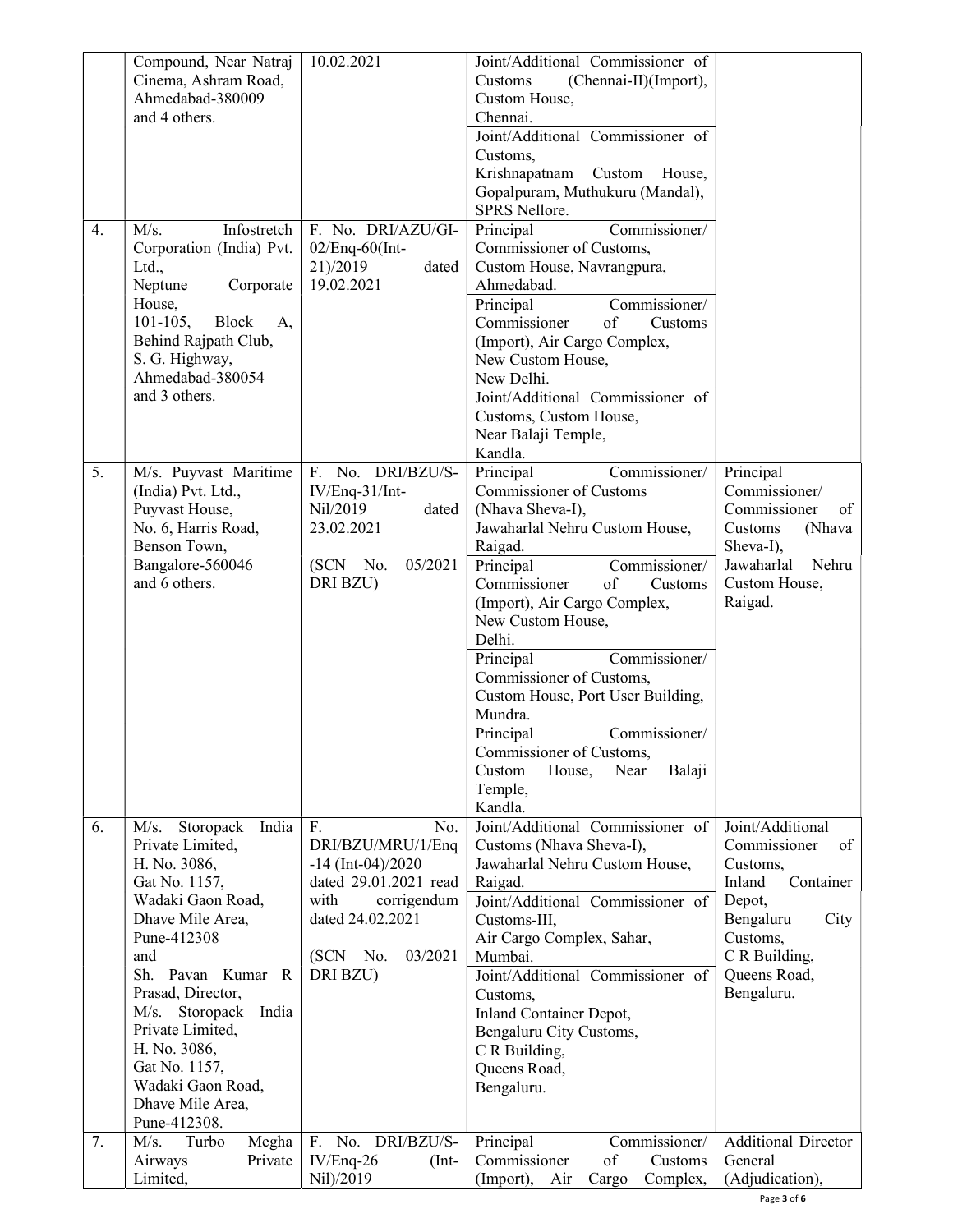|    | S1, Phase-1,                                  | dated 04.03.2021          | Shamshabad Airport,                                                   | of<br>Directorate                |
|----|-----------------------------------------------|---------------------------|-----------------------------------------------------------------------|----------------------------------|
|    | Tie<br>Balanagar,                             |                           | Hyderabad.                                                            | Revenue                          |
|    | Hyderabad, Telangana-                         | 10/2021<br>(SCN No.       |                                                                       | Intelligence,                    |
|    | 500037                                        | DRI BZU)                  | Principal<br>Commissioner/                                            | Mumbai.                          |
|    | and                                           |                           | Commissioner of Customs, Airport                                      |                                  |
|    | Sh. Raju Ambala,                              |                           | & Air Cargo Complex,                                                  |                                  |
|    | Customs<br>Clearance                          |                           | Bengaluru International Airport,                                      |                                  |
|    | Officer,<br>Turbo                             |                           | Devanahalli,                                                          |                                  |
|    | M/s.<br>Megha<br>Airways<br>Private           |                           | Bangalore.                                                            |                                  |
|    | Limited,                                      |                           | Principal<br>Commissioner/                                            |                                  |
|    | S1, Phase-1,                                  |                           | Commissioner of Customs (Import)<br>(Chennai-VII), Air Cargo Complex, |                                  |
|    | Tie<br>Balanagar,                             |                           | Meenambakkam,                                                         |                                  |
|    | Hyderabad, Telangana-                         |                           | Chennai.                                                              |                                  |
|    | 500037.                                       |                           |                                                                       |                                  |
| 8. | Fluids<br>Aztec<br>$\&$                       | F.<br>No.                 | Commissioner<br>Principal<br>of                                       | Principal                        |
|    | Machinery Pvt. Ltd.,                          | DRI/CZU/VIII/26/17/       | Customs,                                                              | Commissioner/                    |
|    | Part H Plinth,                                | 2020<br>dated             | Air Cargo Complex,                                                    | Commissioner<br>of               |
|    | 4 <sup>th</sup> Floor, Takshashila<br>Square, | 24.02.2021.               | Custom House, Navrangpura,<br>Ahmedabad.                              | Customs<br>(Nhava                |
|    | Nr. Krishnabag Four                           |                           | Commissioner of Customs                                               | Sheva-V),<br>Jawaharlal<br>Nehru |
|    | Road, Maninagar,                              |                           | (Nhava Sheva-V),                                                      | Custom House,                    |
|    | Ahmedabad-380028                              |                           | Jawaharlal Nehru Custom House,                                        | Raigad.                          |
|    | and 2 others.                                 |                           | Raigad.                                                               |                                  |
|    |                                               |                           | Joint/Additional Commissioner of                                      |                                  |
|    |                                               |                           | Customs (Group 5),                                                    |                                  |
|    |                                               |                           | Air Cargo Complex,                                                    |                                  |
|    |                                               |                           | Sahar, Andheri(East),                                                 |                                  |
|    |                                               |                           | Mumbai.                                                               |                                  |
|    |                                               |                           | Joint/Additional Commissioner of                                      |                                  |
|    |                                               |                           | Customs, ICD-Khodiyar,                                                |                                  |
|    |                                               |                           | Custom House, Navrangpura,                                            |                                  |
|    |                                               |                           | Ahmedabad                                                             |                                  |
|    |                                               |                           | Assistant/Deputy Commissioner of<br>Customs, Group 5,                 |                                  |
|    |                                               |                           | Air Cargo Complex,                                                    |                                  |
|    |                                               |                           | New Custom House,                                                     |                                  |
|    |                                               |                           | New Delhi.                                                            |                                  |
| 9. | M/s. Alstom Transport                         | F.<br>No.                 | <b>Commissioner of Customs</b>                                        | <b>Additional Director</b>       |
|    | India Limited,                                | DRI/CRU/VIII/26/Enq       | (Chennai-VII),                                                        | General                          |
|    | No. $66/2$ , $3rd$ Floor,                     | $-1/Int-17/2018$<br>dated | Air Cargo Complex,                                                    | (Adjudication),                  |
|    | Embassy Prime,                                | 16.02.2021 read with      | New Custom House,                                                     | Directorate<br>of                |
|    | Bagmane Tech Park,                            | corrigendum<br>dated      | Meenambakkam,                                                         | Revenue                          |
|    | CV Raman Nagar,                               | 23.02.2021.               | Chennai.                                                              | Intelligence,                    |
|    | Bengaluru Urban,                              |                           | Commissioner of Customs                                               | Mumbai.                          |
|    | Karnataka-560075.                             |                           | (Sea Import), Chennai-II,                                             |                                  |
|    |                                               |                           | Custom House,                                                         |                                  |
|    |                                               |                           | Chennai.<br>Commissioner of Customs,                                  |                                  |
|    |                                               |                           | Air Cargo Complex,                                                    |                                  |
|    |                                               |                           | Airport Air & Cargo Complex,                                          |                                  |
|    |                                               |                           | Devanahalli,                                                          |                                  |
|    |                                               |                           | Bangalore.                                                            |                                  |
|    |                                               |                           | Joint/Additional Commissioner of                                      |                                  |
|    |                                               |                           | Customs,                                                              |                                  |
|    |                                               |                           | Inland Container Depot-Patparganj,                                    |                                  |
|    |                                               |                           | Delhi                                                                 |                                  |
|    |                                               |                           | Joint/Additional Commissioner of                                      |                                  |
|    |                                               |                           | Customs, Kattupalli Port,                                             |                                  |
|    |                                               |                           | Tamil Nadu.                                                           |                                  |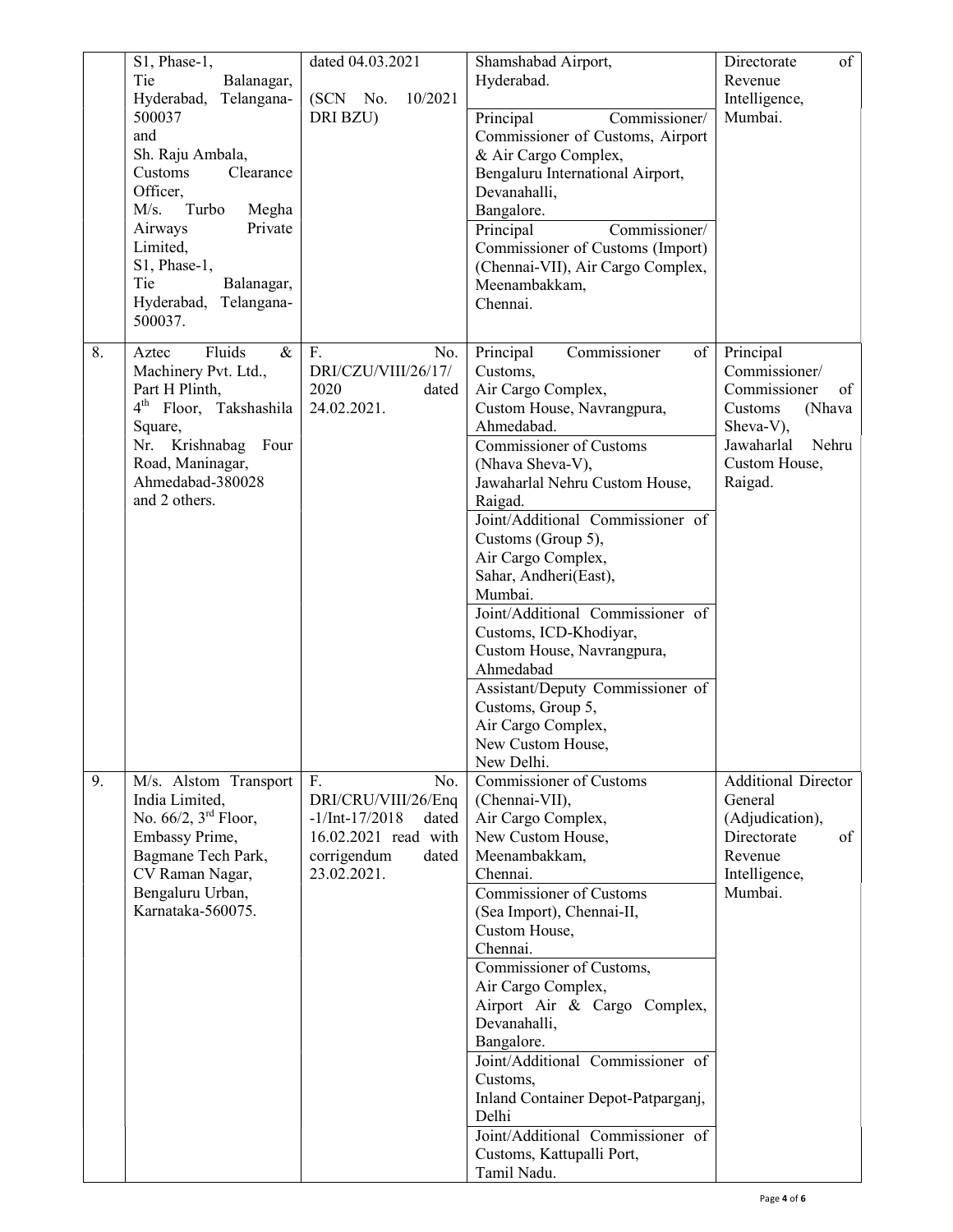|     |                                                                                                                                                                                                 |                                                                               | Joint/Additional Commissioner of<br>Customs (Import),<br>Air Cargo Complex,<br>New Custom House,<br>New Delhi.<br>Joint/Additional Commissioner of<br>Custom<br>House,<br>Customs,<br>Willingdon Island,<br>Cochin.<br>Joint/Additional Commissioner of<br>Customs (Nhava Sheva-V),<br>Jawaharlal Nehru Custom House,<br>Raigad.<br>Assistant/Deputy Commissioner of<br>Customs,<br>Babasaheb<br>Ambedkar<br>Dr.<br>International Airport,<br>Nagpur.<br>Assistant/Deputy Commissioner of<br>Customs,<br>Chaudhary<br>Charan<br>Singh<br>International Airport, Amausi,<br>Lucknow.<br>Assistant/Deputy Commissioner of<br>Customs,<br>Air Cargo Complex,<br>Rajiv Gandhi International Airport,<br>Shamshabad,<br>Telangana.<br>Assistant/Deputy Commissioner of<br>Customs,<br>Ennore Customs, Ennore Port,<br>Chennai.<br>Assistant/Deputy Commissioner of<br>Customs,<br>Air Cargo Complex,<br>Cochin<br>International<br>Airport,<br>Nedumbassery,<br>Cochin.<br>Assistant/Deputy Commissioner of<br>Customs,<br>Air Cargo Complex,<br>Coimbatore International Airport,<br>Peelamedu,<br>Coimbatore.<br>Assistant/Deputy Commissioner of<br>Customs (Port), Custom House, |                                                                                                 |
|-----|-------------------------------------------------------------------------------------------------------------------------------------------------------------------------------------------------|-------------------------------------------------------------------------------|---------------------------------------------------------------------------------------------------------------------------------------------------------------------------------------------------------------------------------------------------------------------------------------------------------------------------------------------------------------------------------------------------------------------------------------------------------------------------------------------------------------------------------------------------------------------------------------------------------------------------------------------------------------------------------------------------------------------------------------------------------------------------------------------------------------------------------------------------------------------------------------------------------------------------------------------------------------------------------------------------------------------------------------------------------------------------------------------------------------------------------------------------------------------------------|-------------------------------------------------------------------------------------------------|
|     |                                                                                                                                                                                                 |                                                                               | Kolkata.                                                                                                                                                                                                                                                                                                                                                                                                                                                                                                                                                                                                                                                                                                                                                                                                                                                                                                                                                                                                                                                                                                                                                                        |                                                                                                 |
| 10. | Sh. K. Kannan,<br>Proprietor,<br>M/s. 3A Impex,<br>Flat No. 702, Ozone,<br>Block,<br>7 <sup>th</sup><br>Ε<br>Floor,<br>Pilliyar<br>Koil<br>Street,<br>Jawaharlal Nehru Road,<br>Chennai-600040. | F.<br>No.<br>DRI/CZU/VIII/48/Enq<br>$-01/Int-16/2020$<br>dated<br>03.03.2021. | Joint/Additional Commissioner of<br>Customs,<br>Krishnapatnam Custom House,<br>Gopalpuram, Muthukuru (Mandal),<br>SPSR Nellore.<br>Joint/Additional Commissioner of<br>Customs (Chennai-II),<br>Custom House,<br>Chennai.                                                                                                                                                                                                                                                                                                                                                                                                                                                                                                                                                                                                                                                                                                                                                                                                                                                                                                                                                       | Joint/Additional<br>Commissioner<br>of<br>Customs<br>(Chennai-II),<br>Custom House,<br>Chennai. |
| 11. | M/s. So-Hum Trading<br>Co.,<br>486/4,<br>Near<br>Amar                                                                                                                                           | F. No. DZU/23/Enq-<br>60/2020<br>dated 10.02.2021                             | Joint/Additional Commissioner of<br>Customs (Chennai-II)(Import),<br>Custom House,                                                                                                                                                                                                                                                                                                                                                                                                                                                                                                                                                                                                                                                                                                                                                                                                                                                                                                                                                                                                                                                                                              | Joint/Additional<br>Commissioner<br>οf<br>Customs                                               |